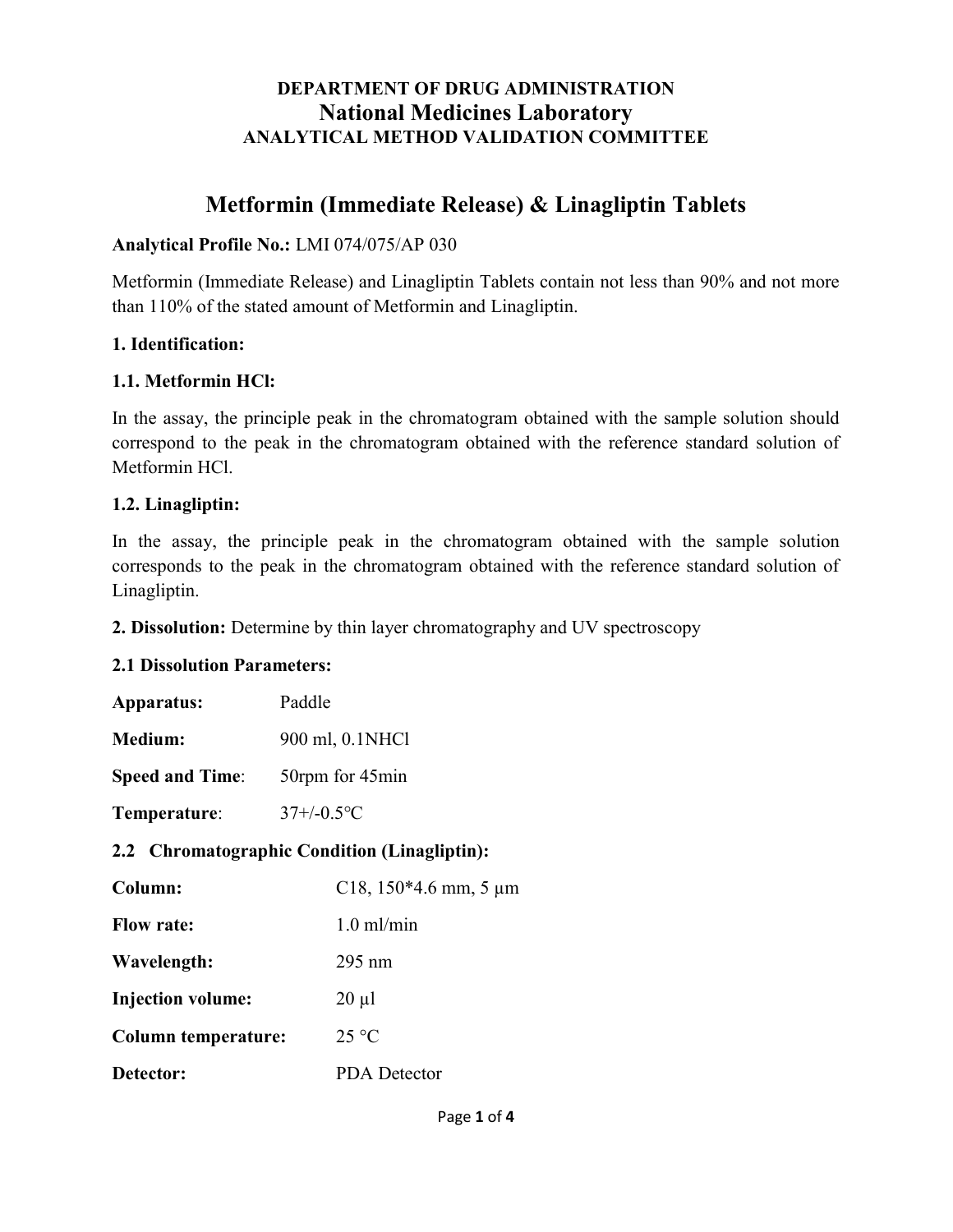# DEPARTMENT OF DRUG ADMINISTRATION National Medicines Laboratory ANALYTICAL METHOD VALIDATION COMMITTEE

### 2.3 Test Solution:

Place 1 tablet in each dissolution vessel and run the apparatus as per above condition and collect the sample solution from each jar at specified time. After the completion of the dissolution, filter the resulting solution.

#### 2.4 Reference Solution:

## Linagliptin Reference solution:

Weigh accurately about 12.5 mg Linagliptin working standard in 100 ml volumetric flask and add 70 ml dissolution medium. Dissolve by sonication and diluted to 100 ml with dissolution medium. Dilute 2 ml resulting solution to 100 ml with dissolution medium. Filter the resulting standard solution through 0.2 µm membrane filter. (2.5ppm)

## Metformin Hydrochloride Reference solution:

Weigh accurately about 10 mg Metformin Hydrochloride working standard in 50 ml volumetric flask and add 35 ml dissolution medium. Dissolve by sonication and diluted to 50 ml with dissolution medium. Dilute 5 ml resulting solution to 50 ml with dissolution medium. Filter the resulting standard solution through 0.2 µm membrane filter. (20 ppm)

## 2.5 Procedure:

Linagliptin: Separately inject 20 µl of standard and test solution and blank solution (dissolution medium) and obtain the respective chromatograms. The test is not valid unless the column efficiency is not less than 2000 theoretical plates, tailing factor is not more than 2.0 and the relative standard deviation for replicate injections is not more than 2.0%. Measure the peak responses.Measure the peak responses and calculate the % release of the drug.

## Metformin Hydrochloride:

Dilute 2ml of test solution to 50ml volumetric flask with dissolution medium. Measure the absorbance of the sample and standard solution in UV-Vis spectrophotometer at about 232 nm and calculate the percentage release.

## 2.6Limit:

Metformin: D. Not less than 70 % of the stated amount

Linagliptin: D. Not less than 80 % of the stated amount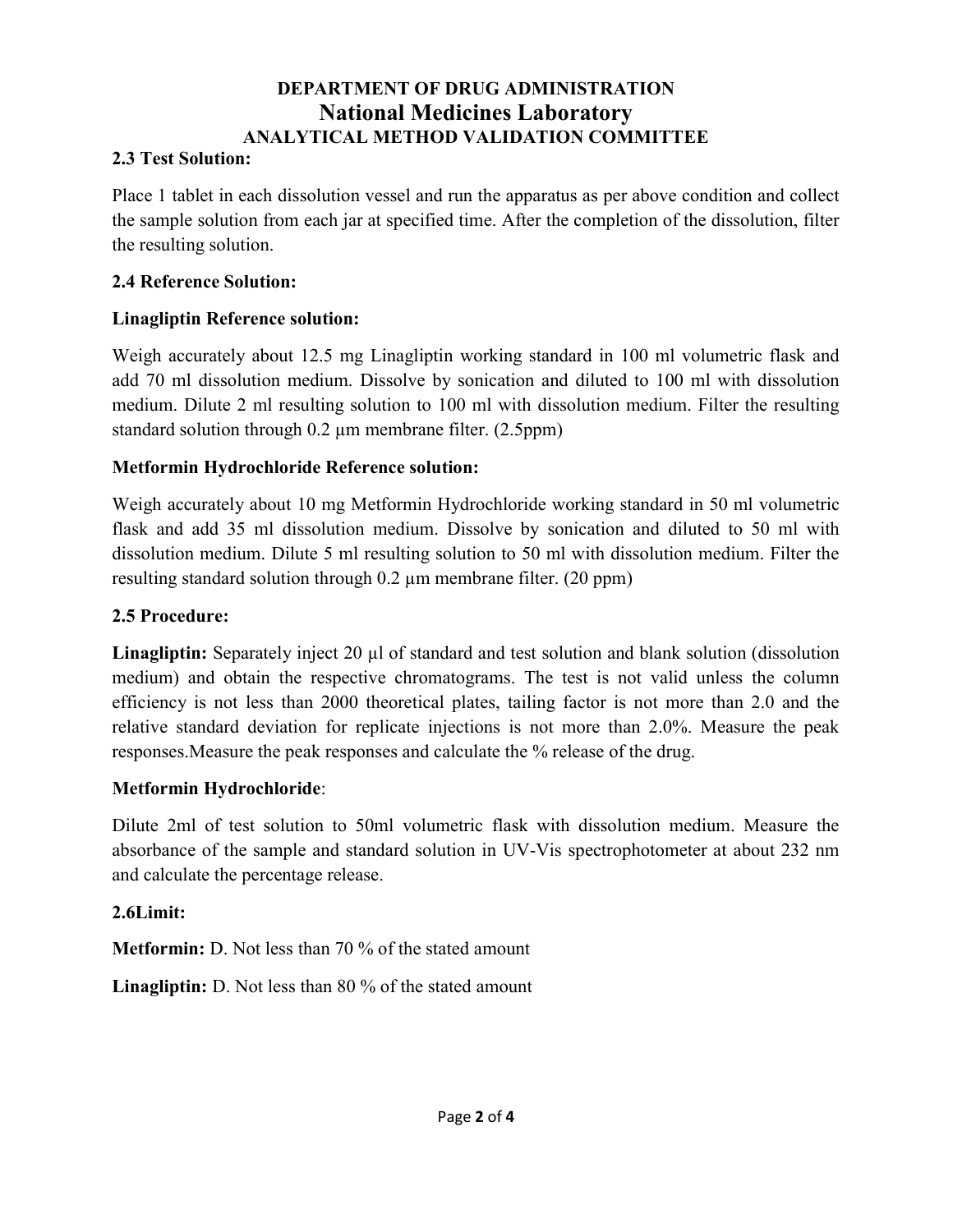#### DEPARTMENT OF DRUG ADMINISTRATION National Medicines Laboratory ANALYTICAL METHOD VALIDATION COMMITTEE 3. Uniformity of content (Linagliptin)

#### 3.1Test Solution:

Weigh10 tablets and transfer individually to 100ml volumetric flask. Add 60ml of mobile phase and sonicate for 15 min to disperse the tablet. Make up the volume with mobile phase. Filter the final solution through 0.2 µm membrane filter (25ppm)

#### 3.2 Reference Solution:

Weigh accurately about 12.5 mg Linagliptin working standard in 50 ml volumetric flask and add 35 ml mobile phase. Dissolve by sonication and diluted to 50 ml with mobile phase. Dilute 5 ml resulting solution to 50 ml with mobile phase. Filter the resulting standard solution through 0.2 µm membrane filter. (25ppm)

### 3.3 Chromatographic system: Same as Assay

### 3.4 Procedure:

Inject 20 µl of standard and sample solution separately. The test is not valid unless the column efficiency is not less than 2000 theoretical plates, tailing factor is not more than 2.0 and the relative standard deviation for replicate injections is not more than 2.0%. Measure the peak responses. Calculate the % release of Metformin and Linagliptin.

3.5 Limit: 85-115 % of the stated amount

4. Assay: Determine by liquid chromatography

#### 4.1 Chromatographic System:

| Column:                               | C18, $150*4.6$ mm, 5 µm                           |
|---------------------------------------|---------------------------------------------------|
| <b>Flow rate:</b>                     | $1.0 \text{ ml/min}$                              |
| Wavelength:                           | 265 nm (Metformin), 295 nm (Linagliptin)          |
| <b>Injection volume:</b>              | $20 \mu l$                                        |
| <b>Column temperature:</b>            | $25^{\circ}$ C                                    |
| Detector:                             | <b>PDA</b> Detector                               |
| <b>Buffer:</b> 0.02M Phosphate buffer |                                                   |
|                                       | $M_0$ bila nhagay $D_1$ ffam A actomity $(70.20)$ |

Mobile phase: Buffer: Acetonitrile (70:30)

4.2 Test Solution: